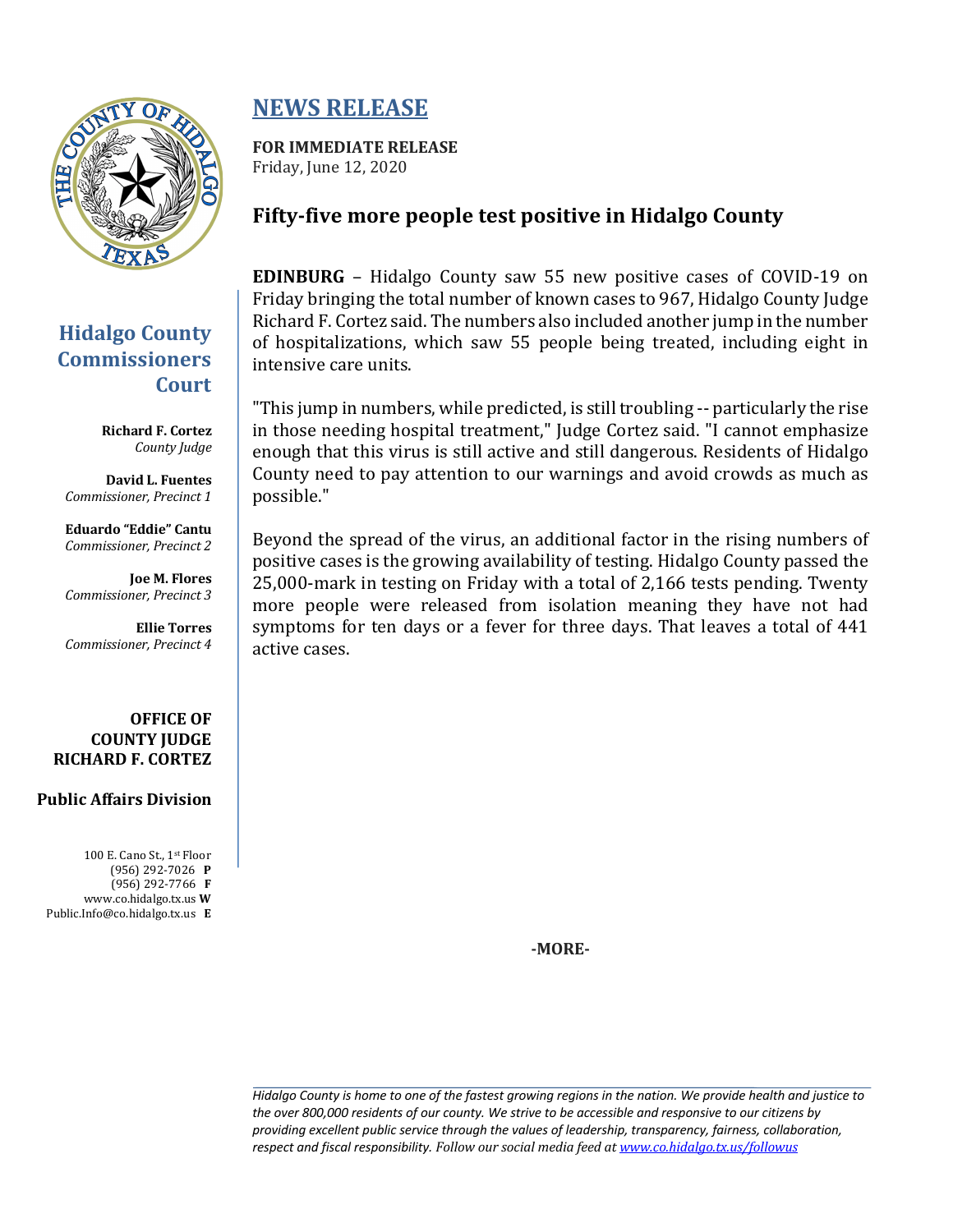

Cases spike high another day in Hidalgo County with fifty-five more people **testing positive for COVID-19 Page 2/4 Friday, June 12, 2020**

| New COVID-19 positive cases Friday                      | 55             |
|---------------------------------------------------------|----------------|
| Total COVID-19 positive cases in Hidalgo County         | 967            |
| Number in Hidalgo County hospitals on Friday            | 55             |
| Number of hospitalized patients in intensive care units | <sup>8</sup>   |
| Number released from isolation on Friday                | 20             |
| Total released from isolation                           | 514            |
| Number of fatalities on Friday                          | $\overline{0}$ |
| Total number of fatalities                              | 12             |
| Net active cases                                        | 441            |
| Total number of COVID-19 tests administered             | 25,796         |
| Total number of tests that are positive                 | 967            |
| Total number of tests that are negative                 | 23,563         |
| Total number of tests pending results                   | 1,266          |

**Hidalgo County Commissioners Court**

> **Richard F. Cortez** *County Judge*

**David L. Fuentes** *Commissioner, Precinct 1*

**Eduardo "Eddie" Cantu** *Commissioner, Precinct 2*

**Joe M. Flores** *Commissioner, Precinct 3*

**Ellie Torres** *Commissioner, Precinct 4*

#### **OFFICE OF COUNTY JUDGE RICHARD F. CORTEZ**

### **Public Affairs Division**

100 E. Cano St., 1st Floor (956) 292-7026 **P** (956) 292-7766 **F** www.co.hidalgo.tx.us **W** Public.Info@co.hidalgo.tx.us **E**

**-MORE-**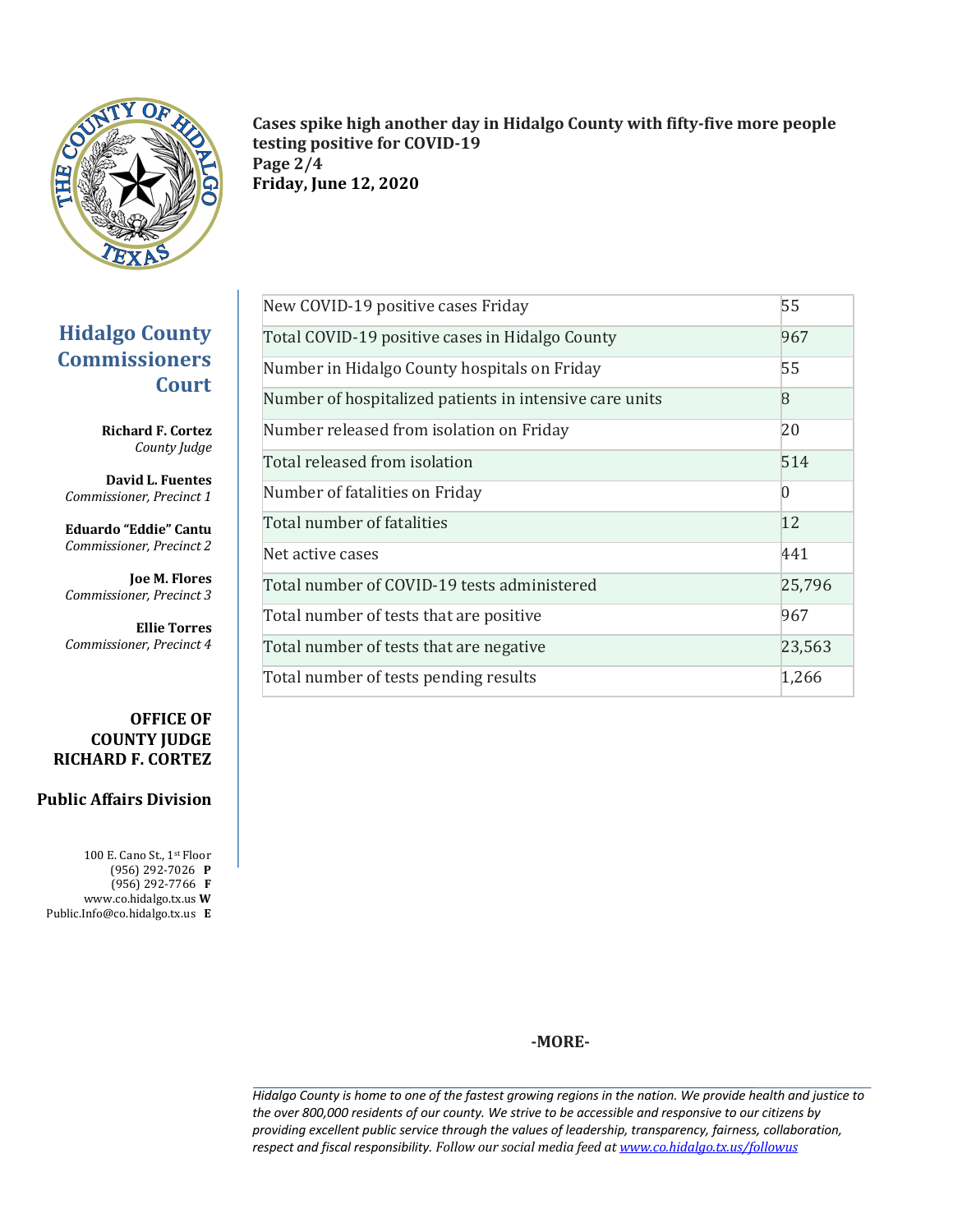

### **Hidalgo County Commissioners Court**

**Richard F. Cortez** *County Judge*

**David L. Fuentes** *Commissioner, Precinct 1*

**Eduardo "Eddie" Cantu** *Commissioner, Precinct 2*

**Joe M. Flores** *Commissioner, Precinct 3*

**Ellie Torres** *Commissioner, Precinct 4*

### **OFFICE OF COUNTY JUDGE RICHARD F. CORTEZ**

### **Public Affairs Division**

100 E. Cano St., 1st Floor (956) 292-7026 **P** (956) 292-7766 **F** www.co.hidalgo.tx.us **W** Public.Info@co.hidalgo.tx.us **E**

| Cases spike high another day in Hidalgo County with fifty-five more people |  |
|----------------------------------------------------------------------------|--|
| testing positive for COVID-19                                              |  |

**Page 3/4 Friday, June 12, 2020**

The 55 new cases include:

|                         | Gender | <b>City</b> | Age<br><b>Range</b> |
|-------------------------|--------|-------------|---------------------|
| 1                       | Male   | Alamo       | $0 - 19$            |
| $\overline{2}$          | Male   | Alamo       | $0 - 19$            |
| 3                       | Male   | Alamo       | $0 - 19$            |
| $\overline{\mathbf{4}}$ | Female | Alamo       | $0 - 19$            |
| 5                       | Female | Alamo       | 30s                 |
| 6                       | Male   | Donna       | 20s                 |
| 7                       | Male   | Donna       | 60s                 |
| 8                       | Female | Edinburg    | 20s                 |
| 9                       | Female | Edinburg    | 30s                 |
| 10                      | Female | Edinburg    | 40s                 |
| 11                      | Male   | Edinburg    | 50s                 |
| 12                      | Male   | Edinburg    | 50s                 |
| 13                      | Male   | Edinburg    | 50s                 |
| 14                      | Male   | Edinburg    | 50s                 |
| 15                      | Female | Edinburg    | 50s                 |
| 16                      | Female | Edinburg    | 60s                 |
| 17                      | Female | Edinburg    | 60s                 |
| 18                      | Female | Hidalgo     | 20s                 |
| 19                      | Male   | Hidalgo     | 40s                 |
| 20                      | Female | McAllen     | 20s                 |
| 21                      | Female | McAllen     | 40s                 |
| 22                      | Female | McAllen     | 50s                 |
| 23                      | Female | McAllen     | 50s                 |
| 24                      | Male   | McAllen     | 60s                 |
| 25                      | Female | McAllen     | 70s                 |
| 26                      | Female | Mercedes    | 20s                 |
| 27                      | Male   | Mercedes    | 40s                 |